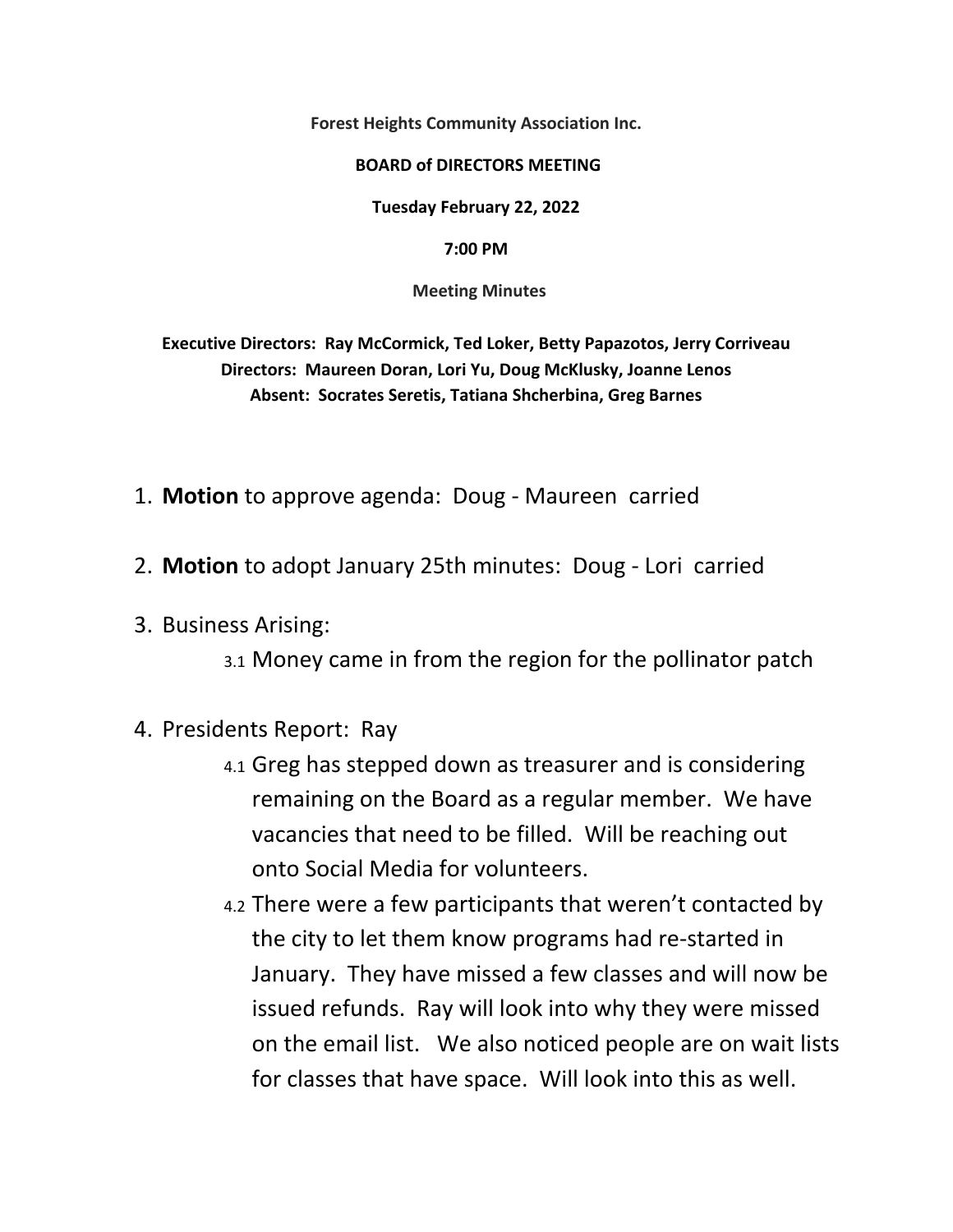Program coordinators are working on creating documents that outline the full responsibilities of the city staff vs the FHCA members.

- 4.3 Ray was informed by former participants that other Centres are offering drop in classes, but we were told we weren't able to offer them. Kelly was notified and told us she will look into it further for us and report back why.
- 5. Vice President's Report: Ted
	- 5.1 Holding off on the various approved committees until we have google office set up. The service will be free to us since we're not for profit. Ted is working with the tech folks to properly set up our account and provide them with our point of contacts. Howard has been helping Ted by outlining the steps we need to take.
- 6. Treasurer Report / Financial Update: Jerry
	- 6.1 **Motion** to appoint Jerry as our new Treasurer: Doug ‐ Betty carried
	- 6.2 A draft of the Financials has been sent out. The pollinator grant was included under the Revenue section. This was to offset the money we had sent to the group.
	- 6.3 Looking into a couple of phone options for all Program related questions. We will ask the city to issue us an extension using the centre's main line, or we will be purchasing a cell phone with our own number to keep at the centre.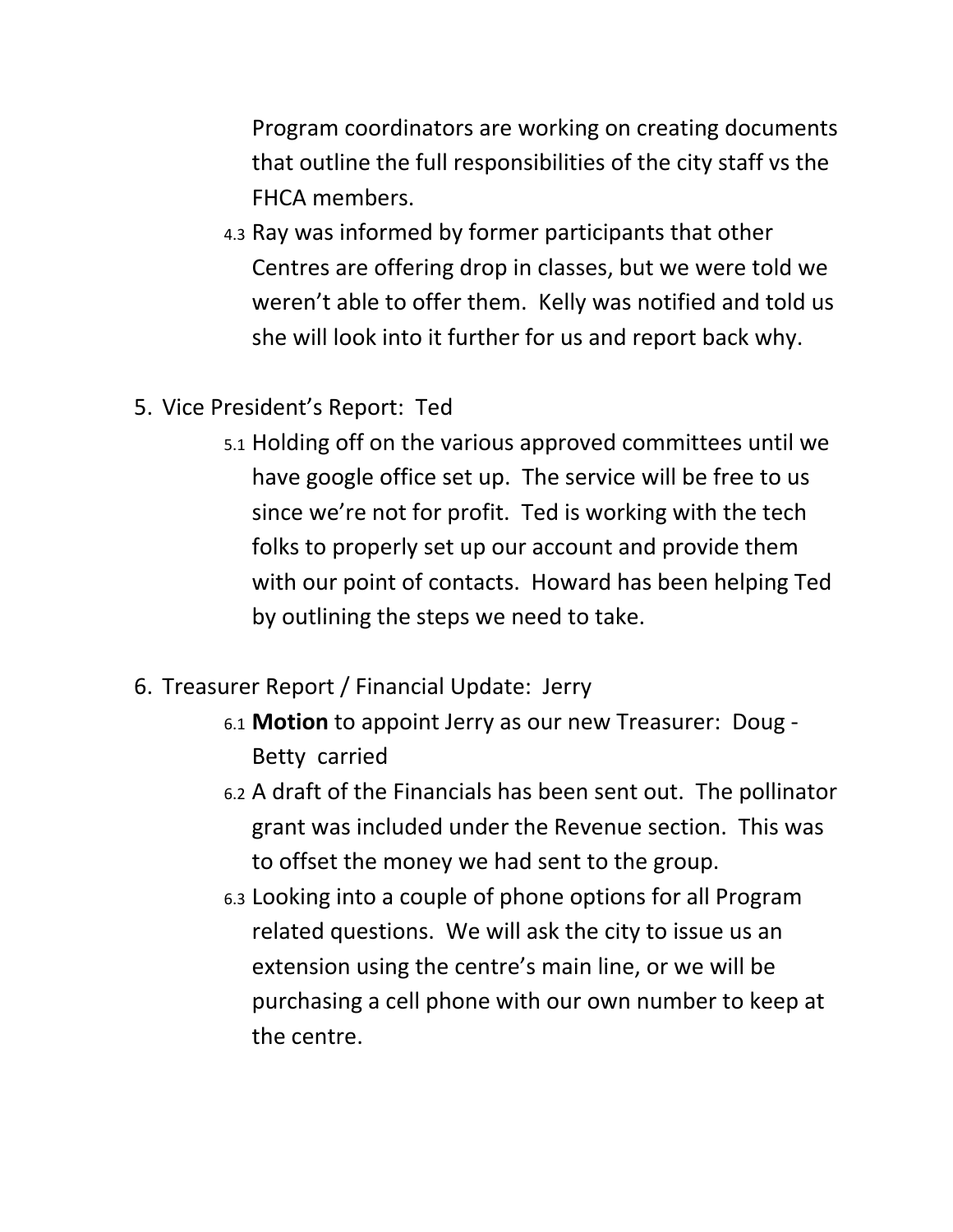- 6.4 Jerry will be updated as the billing contact with our internet providers (to replace Hilary)
- 6.5 All instructors and volunteers will be reminded to grab an FHCA t-shirt from the office (last drawer of the filing cabinet). The shirts should be worn during all classes as part of our branding.
- 6.6 Update volunteer and staff gifts to \$500 from the current \$250
- 6.7 **Motion** to add the \$5000 legal line to the budget as an Expense: Doug ‐ Betty carried
- 6.8 **Motion** to approve the financial report: Lori ‐ Maureen carried
- 7. Secretary's Report: Betty ‐ nothing to report
- 8. Program Committee Report: Joanne / Maureen
	- 8.1 The winter session kicked off on January 31st with approximately 40 programs running. Duration of the session is 10‐12 weeks depending on the class. There are 550 participants registered with a few on the waitlist. Classes are running at full capacity and refunds have been issued to those who had missed the start of the term.
	- 8.2 Spring planning has been kicked off with May 2nd as the program start date. The session will only run for 8 weeks. A draft has been sent to the city regarding the spring programs, and a meeting has been set up for Thursday morning to finalize the class dates, sizes, and rooms. Ray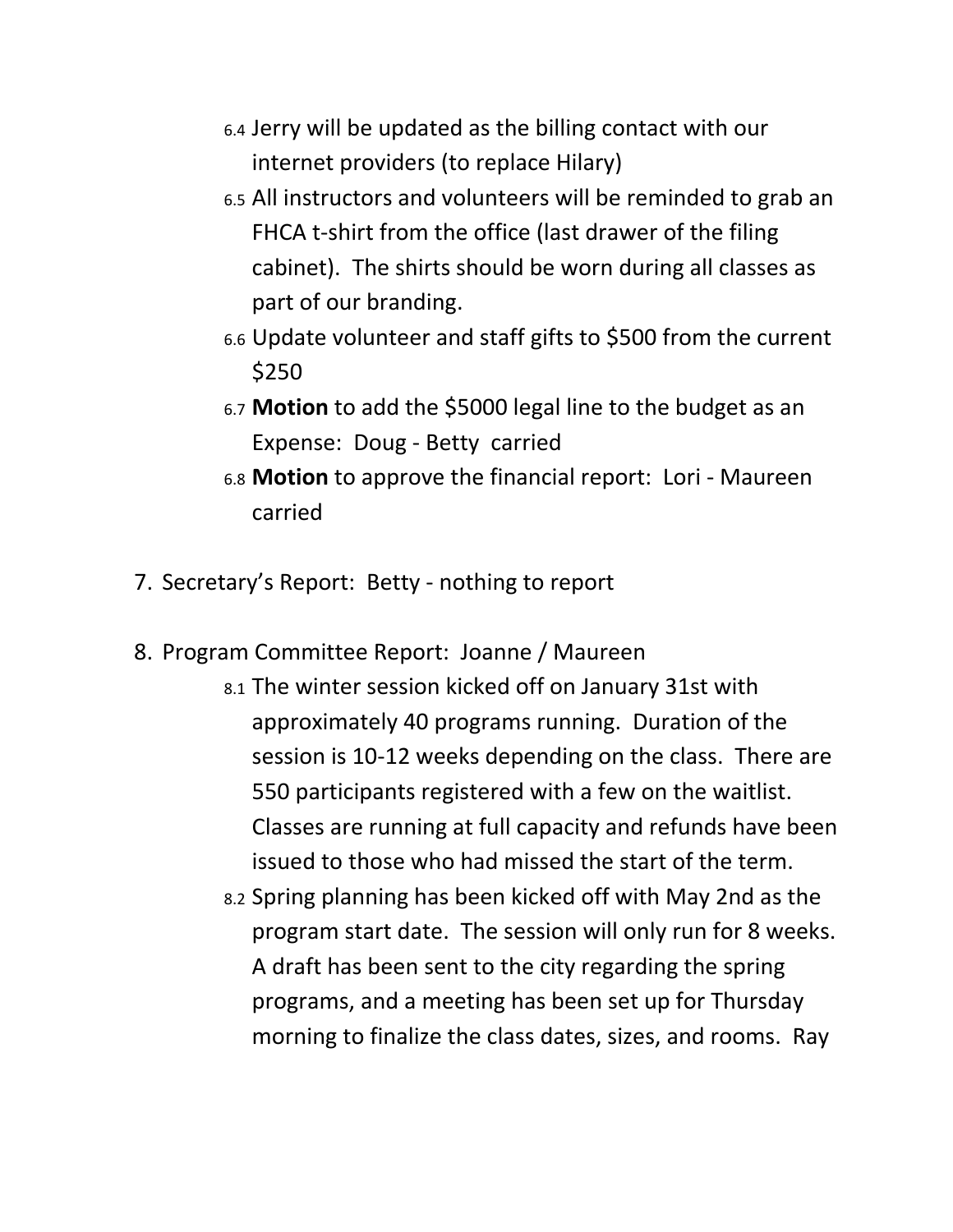to join in the meeting to discuss additional senior programs.

- 8.3 Looking for volunteers /instructors as some will no longer be available for the Spring session
- 8.4 Drop‐ins will be allowed in the Spring
- 8.5 Instructor/convenor sessions were held by Maureen and Joanne. They gave everyone an overview of our centre and our goals for the programs
- 9. Senior Programs Discussion:
	- 9.1 Discussion with Kelly regarding city run and association run senior programming. Once the Winter session has been completed, the goal is for all the physical fitness programs to transition back to FHCA. We will consider offering classes for free during the Spring term.
	- 9.2 Still waiting for the city to forward us the program schedule
- 10. Association/City Relations Update:
	- 10.1 Received a note from the city that they want to meet with mediation. Ray has spoken with 2 different mediators. Community Justice Initiatives (CJI) is the local group that is being considered. We would need to meet up with them for a few hours to go through the situation. Then the city would need to meet up with them. Once both sides have spoken with the mediator, we would get together to discuss. Cost would be \$175 per hour. The expectation is that we would split the cost with the city.